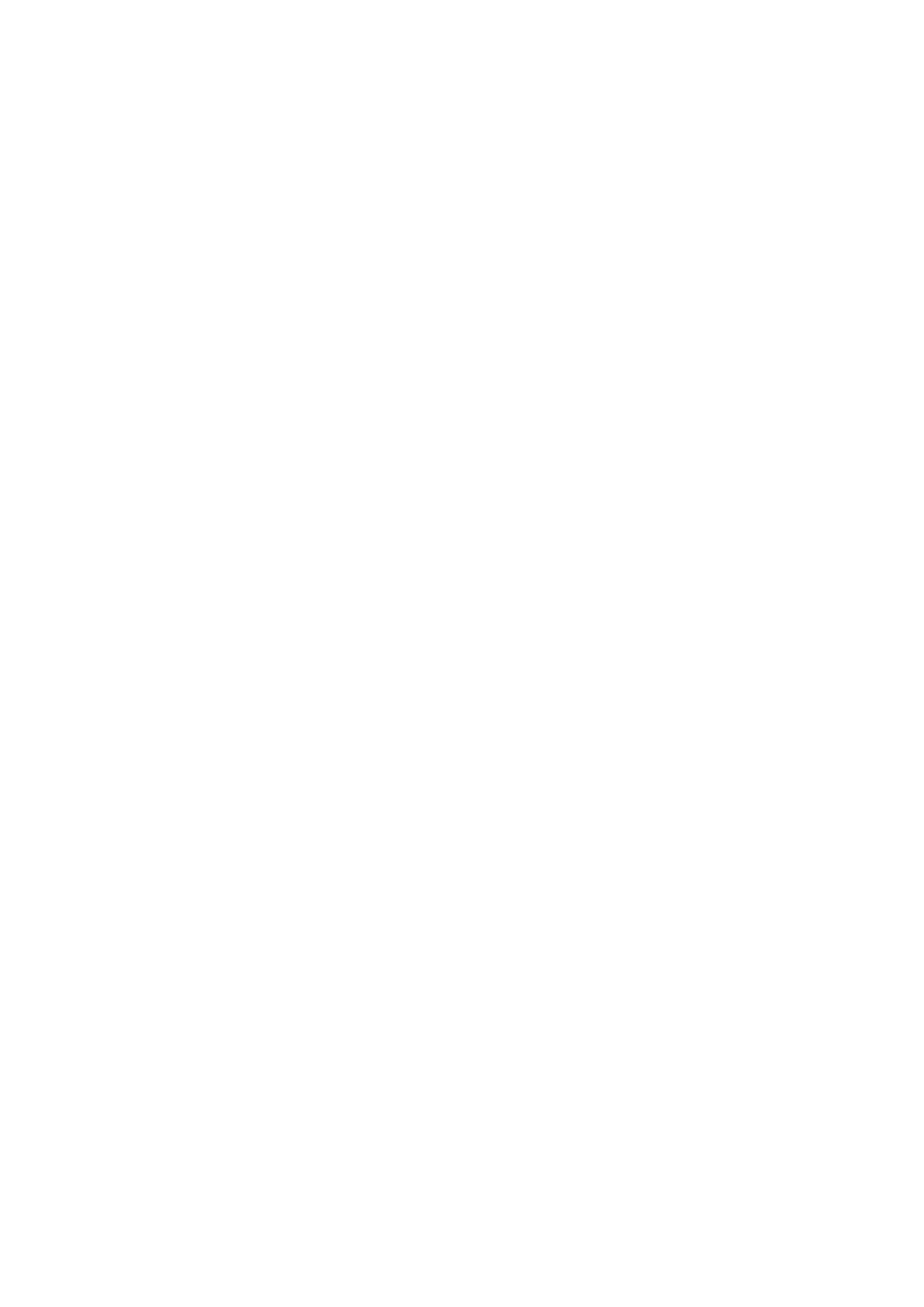1) If an adult ticket on the bus costs £1.50 and a child ticket costs 90p, how much change will a family of 2 adults and their 3 children get if they pay with a £10 note?

.......................................[2]

2) If a square has an area of 36cm2, what is its perimeter?

.......................................[2]

3) What is 0.007 written as a fraction?

.......................................[1]

4) How many minutes are there in one day?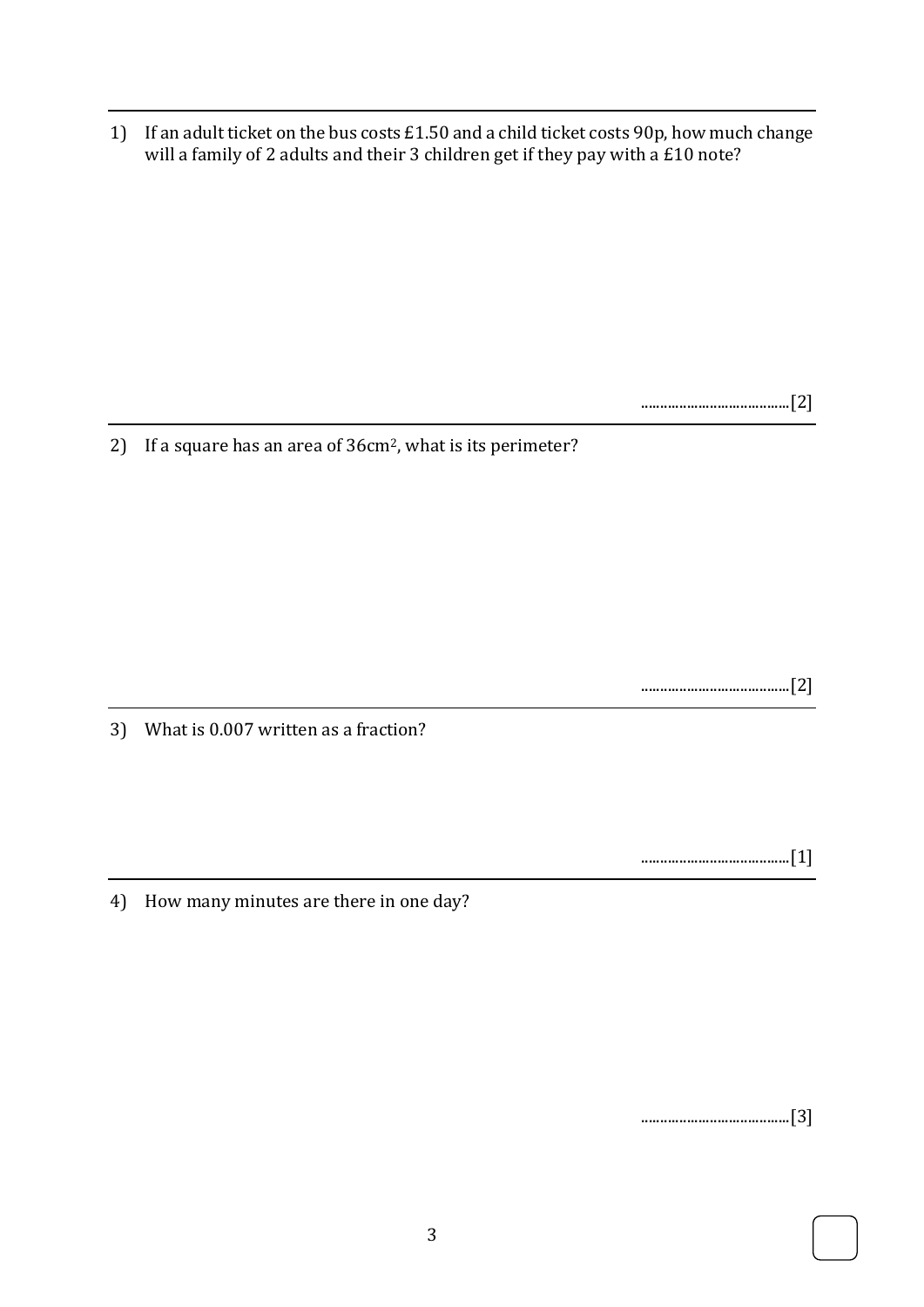5) On January 1st, the temperature in Moscow was −6°C and the temperature in Rome was 13°C. How many degrees warmer was it in Rome than in Moscow?

.......................................[2]

6) The London Eye has 32 passenger capsules, each of which can take up to 18 people. What is the maximum number of passengers that can travel at any one time?



| 7) Find:                             |     |
|--------------------------------------|-----|
| (a) $\frac{3}{7} \times \frac{1}{2}$ |     |
|                                      |     |
|                                      |     |
|                                      |     |
|                                      | 12] |
| (b) $\frac{3}{7} \div \frac{1}{2}$   |     |
|                                      |     |

.......................................[2]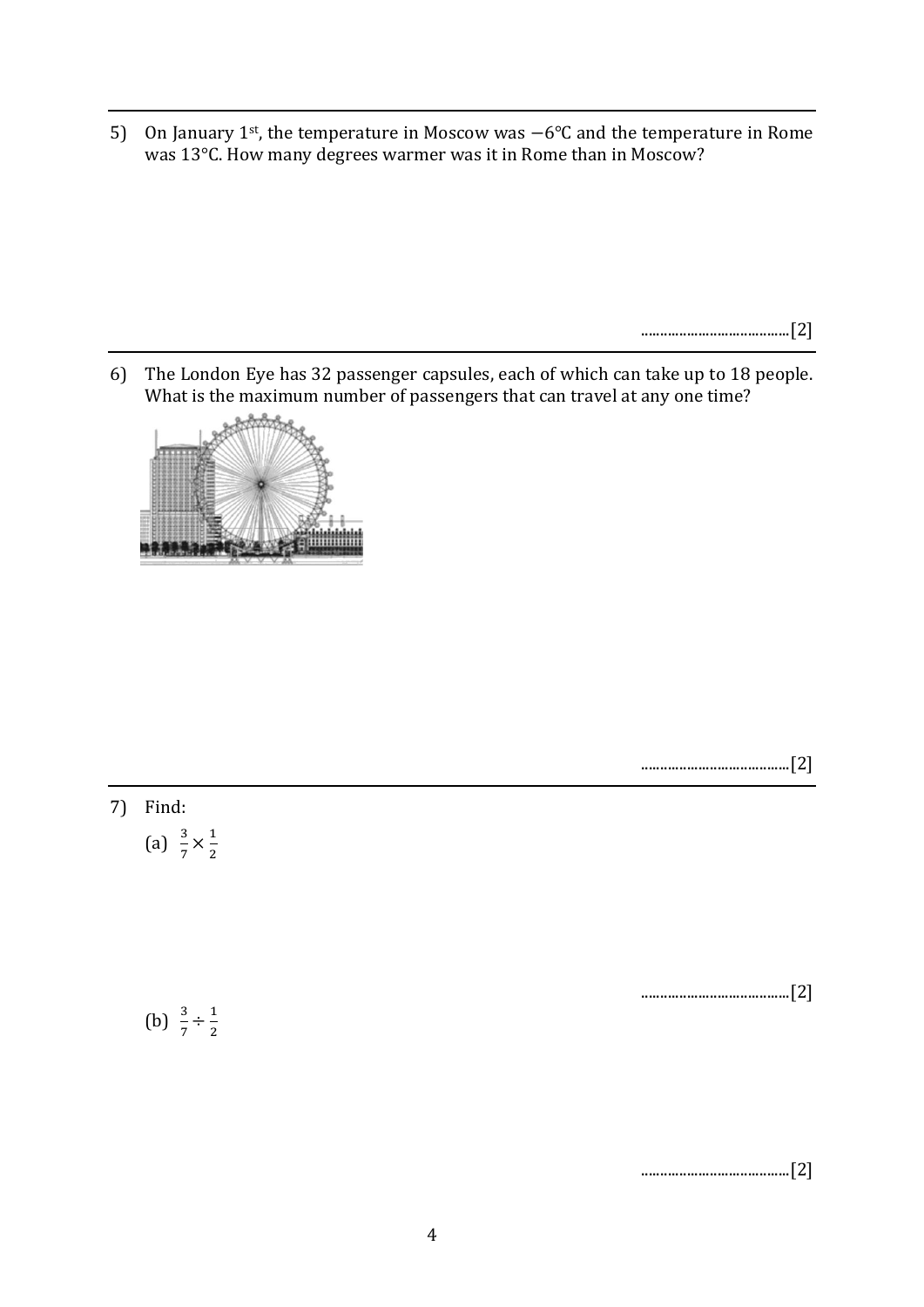8) What is  $4\frac{1}{4}$  $\frac{1}{4}$  – 2 $\frac{1}{2}$  $\frac{1}{2}$ .

.......................................[2]

9) Calculate the following:

 $5 - (2 - 5)^2$ 

…………………………… [2]

10) Josh has to be at work at 8:15am. It takes him 15 minutes to get dressed, 20 minutes to eat breakfast and 12 minutes to drive to work. What is the latest time Josh could get up to get to work on time?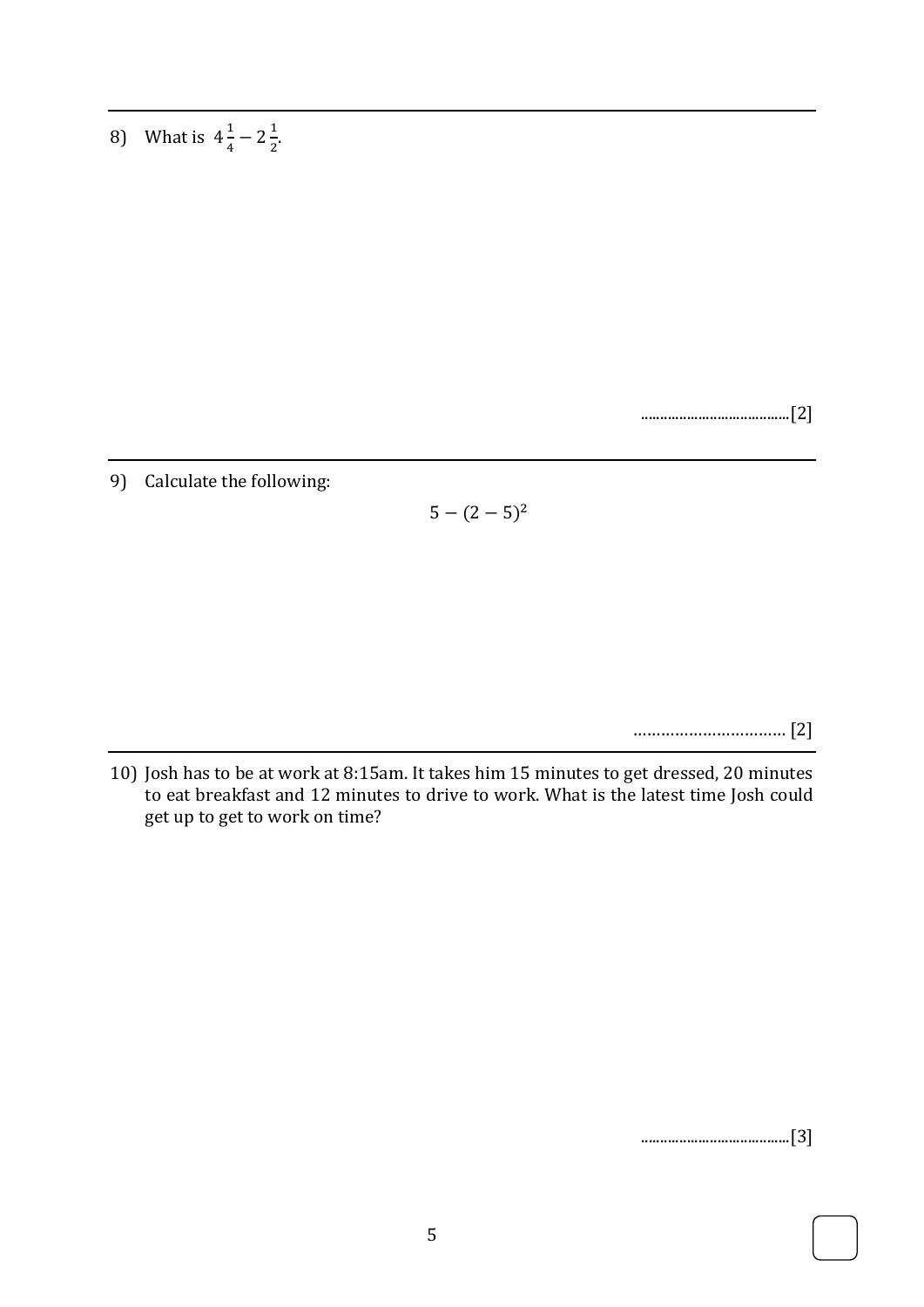- 11) Edward drives to his aunt's house at an average speed of 50 km/h, and it takes him 2 hours to get there.
	- (a) How far away does Edward's aunt live?

.......................................[2] (b) What was his average speed home again if it takes him 2 $\frac{1}{3}$  $\frac{1}{2}$  hours to get back?

.......................................[2]

[2]

⇒

12) Write down the next two numbers in the sequence:

1, −2, 4, −8, ............. ,.............

13) (a) If the shape to the right is a square, work out the value of  $x$ .  $2x + 5$ 

.......................................[2] (b) A regular pentagon has the same side length as the square. What is its perimeter?

.......................................[2]

21cm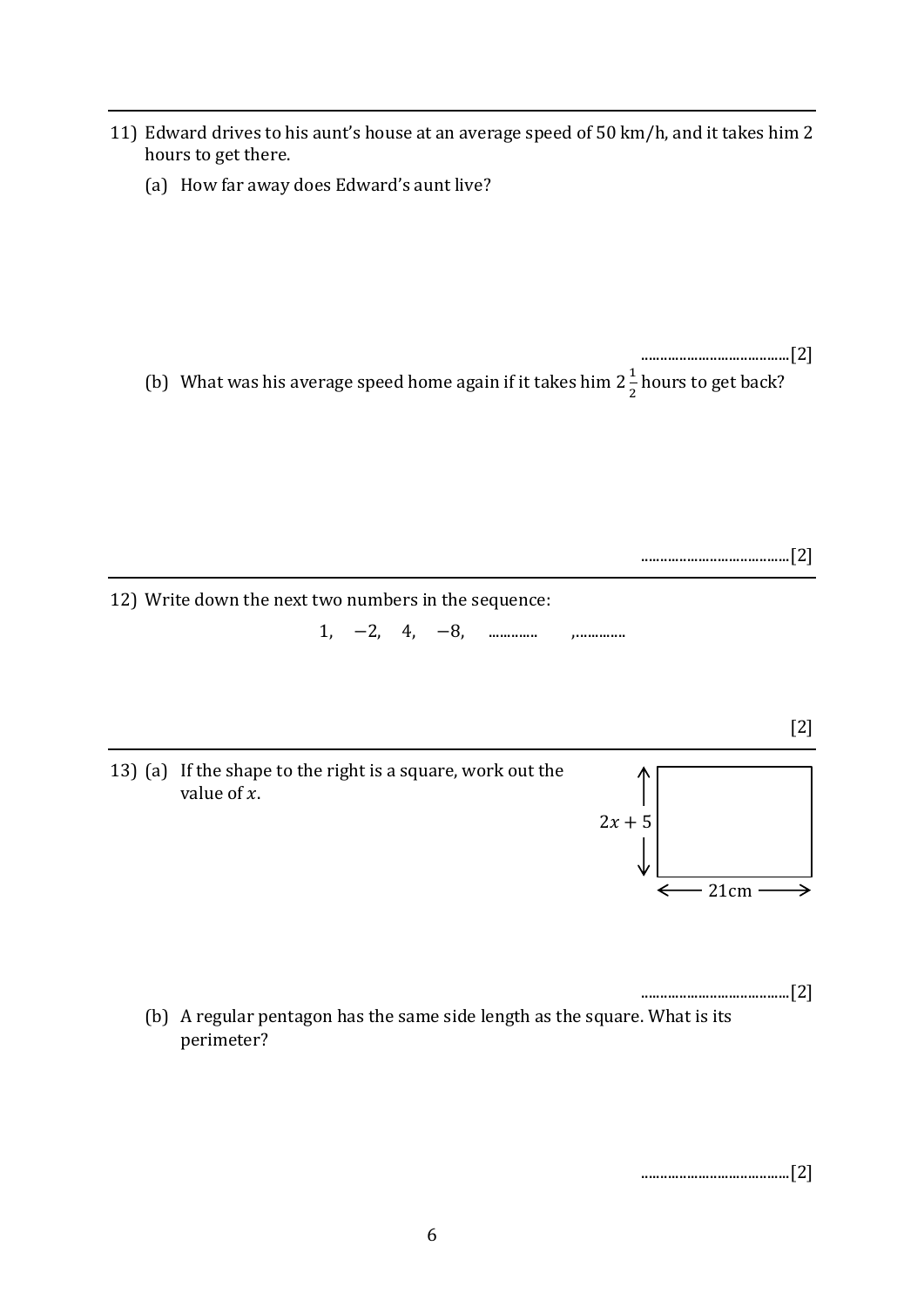

15) Calculate the value of  $x$  in the triangle shown.



16) The plan on the right shows a garden. There is a 2m wide path around the edge of the garden, with a swimming pool inside the path. Find the area of the path.



.......................................[3]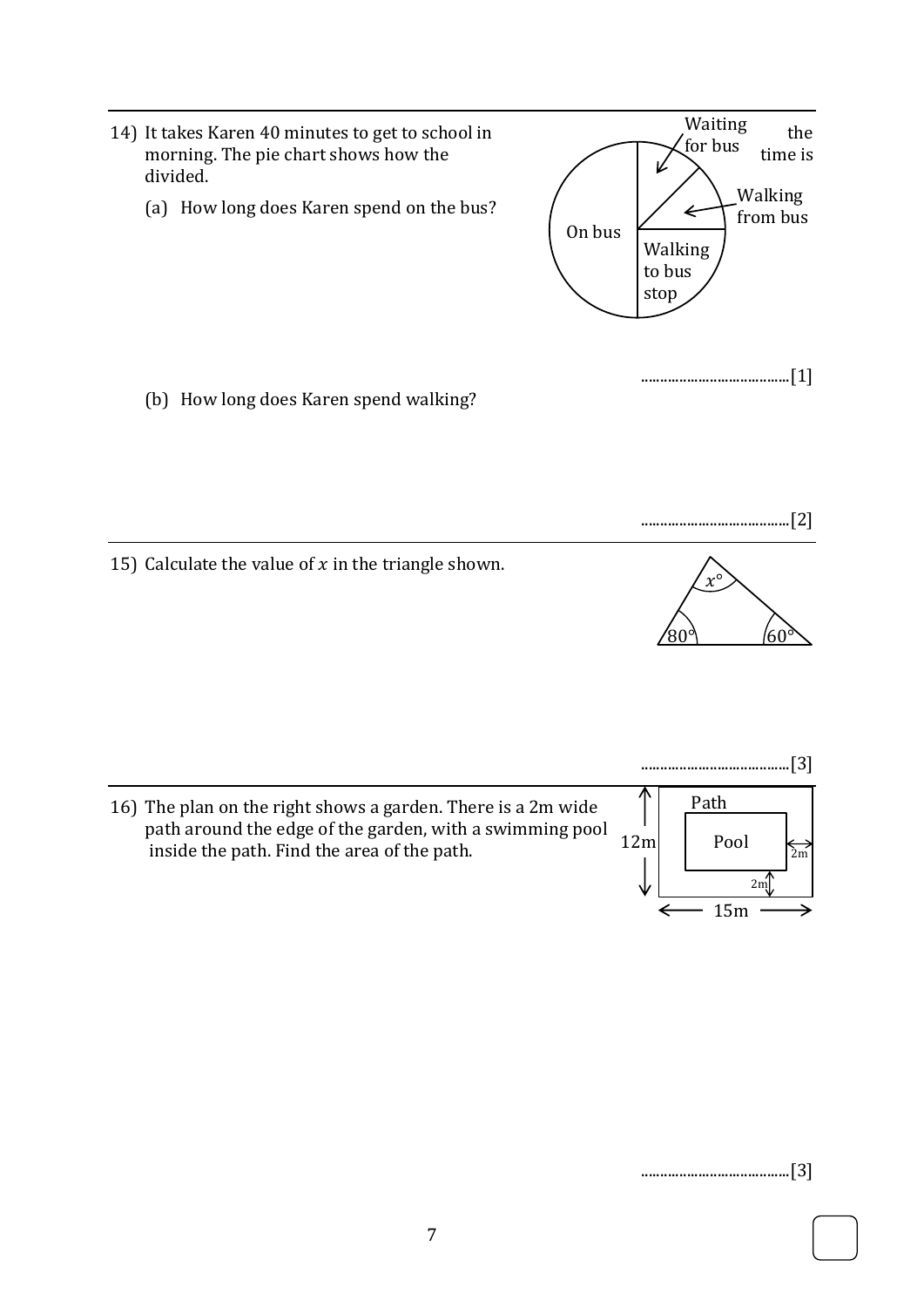17) Gary and Martin have some money. Martin has £13 more than Gary, together they have £51. How much money does Martin have?

.......................................[3]

18) In the diagram below, the point  $B$  has coordinates (1,4).

| ξ | В. |                      |  |  |   |  |
|---|----|----------------------|--|--|---|--|
|   |    |                      |  |  |   |  |
| ٦ |    |                      |  |  |   |  |
| Ξ |    |                      |  |  |   |  |
|   |    | $\overrightarrow{A}$ |  |  |   |  |
|   |    |                      |  |  | 8 |  |

(a) Write down the coordinates of point  $A$ .

.......................................[1]

- (b) The point  $C$  has coordinates (7,1). Mark  $C$  on the diagram and then draw a line from  $B$  to  $C$ . [1]
- (c) The point  $D$  is on the line you have drawn, and it is twice as far from  $B$  as from  $C$ . Mark  $D$  on the diagram and write down its coordinates.

.......................................[2]

19) In a car park there are 60 cars.  $\frac{5}{12}$  of the cars are red and 20% of the cars are blue. How many cares are there that are neither red nor blue?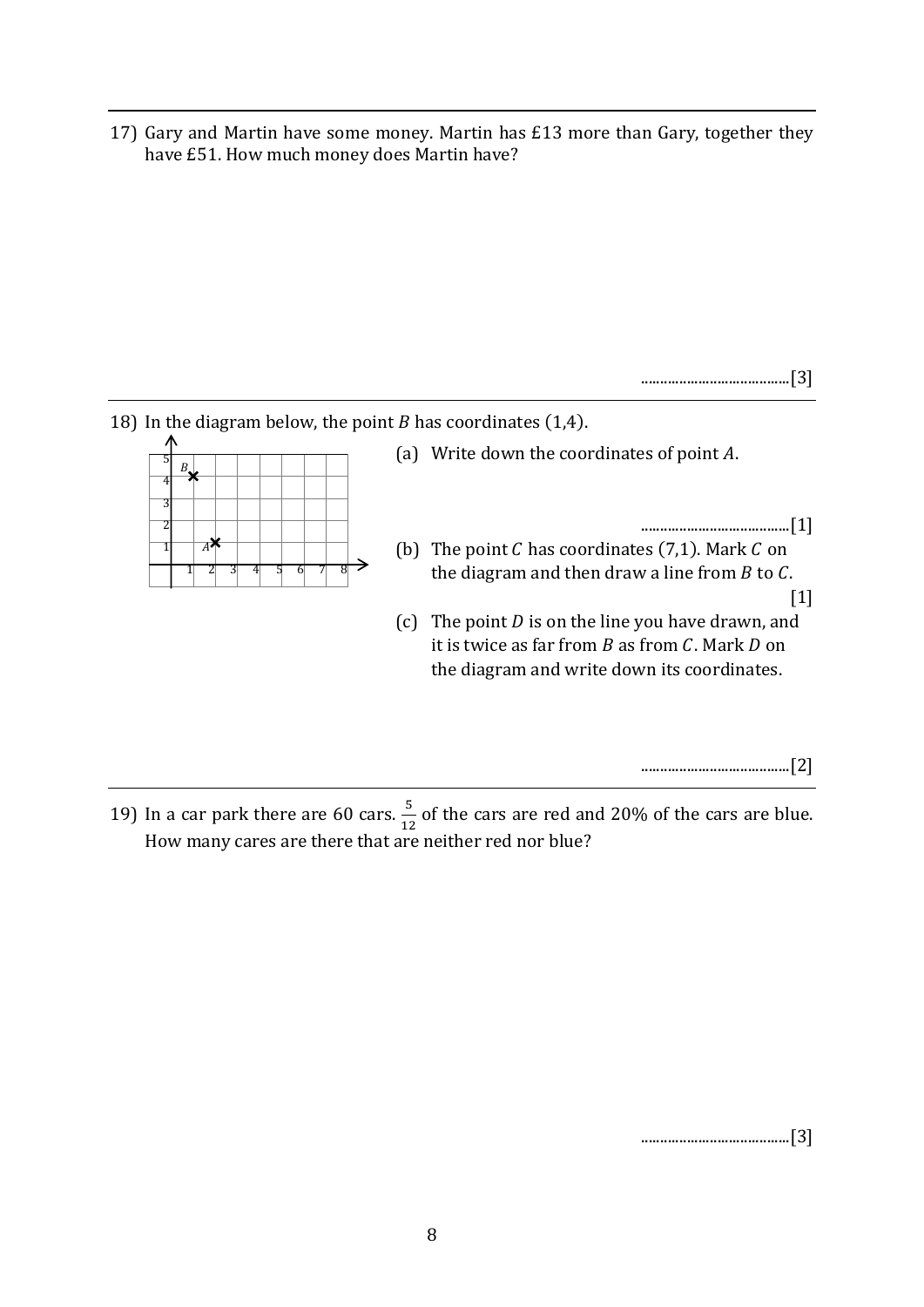20) There are 5 competitors in a tennis competition. If each player plays every other player once only, how many matches will there be?

.......................................[2]

21) A new mathematical operation has been invented. For any two numbers  $x \bigcup y$  means 'multiply *x* by three, then add *y'*, so 4  $\Box$  2 means  $4 \times 3 + 2 = 12 + 2 = 14$ .

(a) What is  $6 \square 4$ ?

.......................................[1]

(b) What values of  $\alpha$  makes  $\alpha \Box 5 = 29$ ?

(c) Find *b* if  $b \Box b = 52$ .

.......................................[2]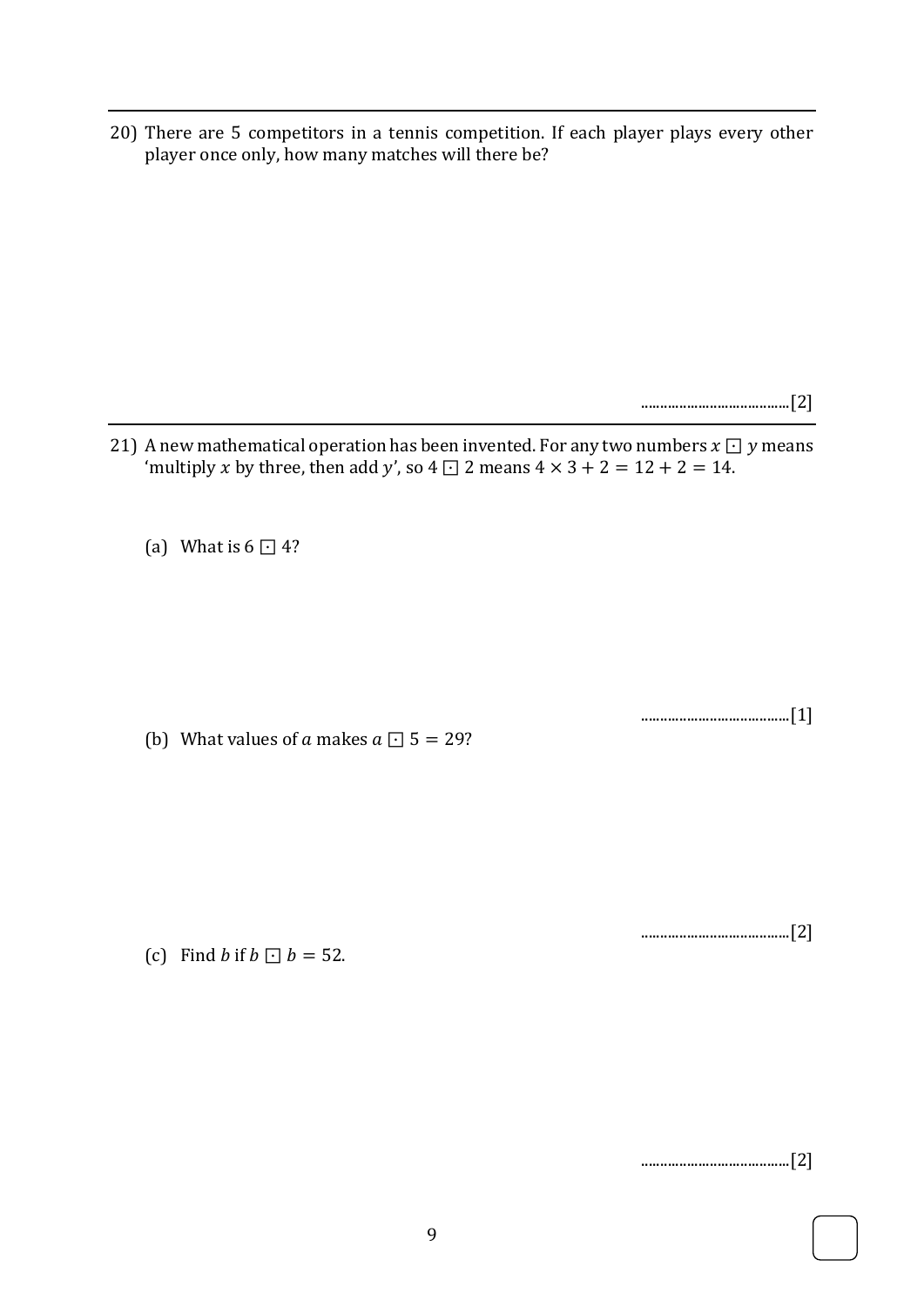- Number of houses  $15<sup>+</sup>$ 10 5  $\frac{1}{2}$ Number of 77777 televisions  $1 \rightarrow 2 \rightarrow 3 \rightarrow 4$
- 22) The bar graph below shows the number of television sets in each house in a street.

(a) How many houses have 2 televisions?

.......................................[1]

.......................................[2]

(b) How many houses are there in the street?

(c) How many television sets are there in the street?